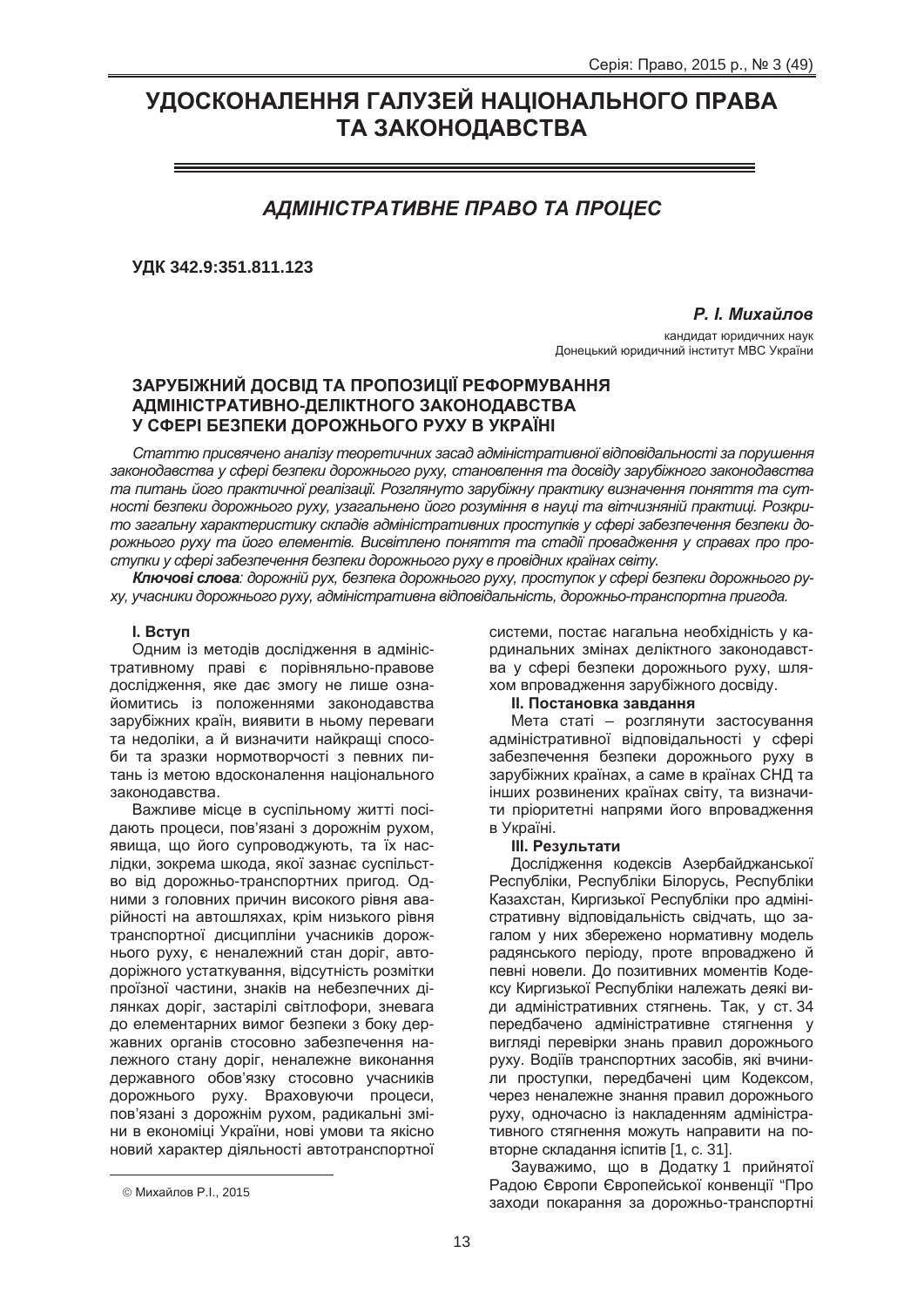злочинні діяння" (ET5 № 52, 30.11.1964 р.), яка набула чинності 18 липня 1972 р. [2], міститься перелік дорожньо-транспортних порушень, до яких належать порушення правил безпеки руху дорожнього транспорту, що мають статус як адміністративного правопорушення, так і злочинного діяння. Конвенція передбачає 7 груп порушень дорожнього руху: 1) необережне позбавлення життя (англ. manslaughter) або випадкове (англ. accidental) спричинення пошкодження; 2) порушення типу "hit and run", тобто втеча водія з місця події; 3) керування транспортним засобом: а) у стані алкогольного сп'яніння, б) після вживання наркотиків або препаратів, що викликають подібний ефект, в) у стані сильної втоми; 4) керування дорожнім транспортним засобом, не застрахованим в установленому порядку; 5) недотримання вимоги співробітника поліції, який регулює дорожній рух; 6) недотримання правил дорожнього руху (12 типів: перевишення швидкості, порушення правил обгону, порушення правил перевезення вантажів тощо); 7) керування транспортним засобом, не маючи посвідчення водія.

Необхідно зазначити, що за всі види порушень, що містяться в Додатку 1, передбачена відповідальність за КУпАП і КК України. Але треба звернути увагу, що за більшість зазначених порушень в Україні, як і в інших державах, передбачається адміністративна відповідальність.

Реформування адміністративної відповідальності в країнах Балтії здійснюється іншим шляхом. Зокрема, в Естонії система заходів адміністративної відповідальності юридично перероблена й переведена в систему так званих пенітенціарних покарань, до яких, крім традиційно адміністративних, увійшли й заходи кримінально-правового характеру. В Литві та Латвії продовжує існувати законодавство про адміністративні проступки, прийняте ше за часів Радянського Союзу.

Протягом останніх років для забезпечення безпеки дорожнього руху в Австрії, Бельгії, Великобританії, Угорщині, Данії, Іспанії, Італії, Норвегії, Польщі, Румунії, Франції, Чехії посилена відповідальність за порушення Правил дорожнього руху. Так, у Чехії за більшість порушень у сфері забезпечення безпеки дорожнього руху можна отримати штраф до 1000 крон безпосередньо на місці вчинення проступку або до 20 000 крон після судового розгляду. Штрафи підвищилися майже на 20%, а їх максимальний розмір зріс до 20 000 крон (близько 700 дол. США) [3, с. 35]. Дорожній поліції надано право вилучати посвідчення водія у порушників, які перевищили максимально допустиму швидкість у населених пунктах, або проігнорували червоне світло світлофора. Крім того, повторне порушення Правил дорожнього руху протягом трьох років у межах населених пунктів (кожне порушення ПДР фіксується, як і у багатьох розвинених країнах, у центральному комп'ютері комісаріату дорож-НЬОЇ ПОЛІЦІЇ) ПРИЗВОДИТЬ ДО ОбОВ'ЯЗКОВОГО ПОзбавлення права керування транспортним засобом не менше, ніж на півроку, після чого порушник має знову скласти іспит.

В Італії адміністративну відповідальність встановлює Закон "Про зміни карної системи" від 24 листопада 1981 р. № 689, аналіз якого дає можливість дійти висновку, що видом проступку є порушення Єдиних правил дорожнього руху від 1959 р. Основним видом адміністративних санкцій за зазначені проступки є грошова адміністративна санкція [4, с. 53-56].

За порушення Правил дорожнього руху в Норвегії передбачена низка різних санкцій. Більшість із них застосовується у вигляді штрафу, і дані про особу, яка хоча б раз мала подібне покарання, заносять до офіційного реєстру покараних осіб, а інші заходи можуть бути застосовані без внесення таких даних до реєстру. Розміри адміністративного штрафу у Норвегії передбачено в "Розпорядженні про спрощений розгляд порушень Правил дорожнього руху" і можуть становити від 400 до 3500 крон. Як частину покарання за проступки застосовують комбінацію з різних санкцій, наприклад, комбінація – штраф і тюремне ув'язнення. Вилучення посвідчення водія застосовують як додатковий захід покарання в поєднанні зі штрафом і тюремним ув'язненням.

У Швейцарії Правила дорожнього руху майже подібні до тих, що діють в Україні, а система контролю за дорожнім рухом є набагато прогресивнішою. Окрім дорожньої поліції, за порядком стежать за допомогою відеокамер і фотоапаратів. У черговій частині підрозділів дорожньої поліції встановлено велику кількість моніторів, весь рух відображено на екранах комп'ютерів. Розміри штрафів у Швейцарії дуже великі, оскільки фінансовий важіль впливу на порушників визнано найбільш дієвим. Ці штрафи стосуються не тільки водіїв, а й власників автодоріг, адже більшість трас – приватні. Так, ЯКШО ПРИЧИНОЮ ДТП був поганий стан дорожнього покриття, власник траси сплачує дуже великі штрафи, а тому він зацікавлений у забезпеченні ідеальних умов для клієнтів-водіїв. В Україні ж дороги є власністю держави, тому їх належний стан повинна забезпечувати держава. На нашу думку, в Україні потрібно посилити відповідальність за неналежний стан доріг та дорожнього обладнання.

Розгляд адміністративно-деліктного законодавства Швеції визначає, що штрафні бали і позбавлення права керування водіямтуристам загрожують рідко, принаймні, під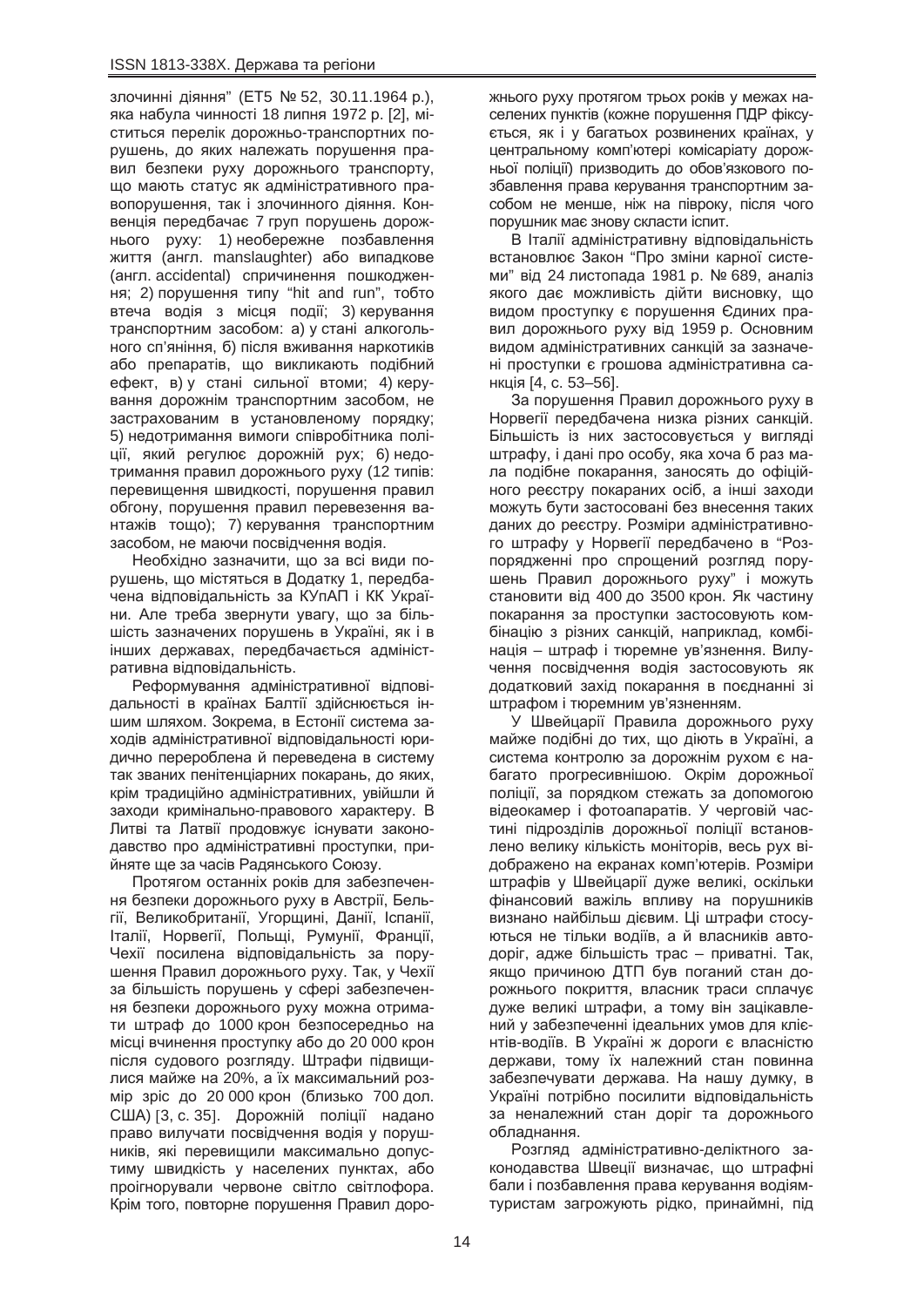час першої подорожі. Однак, коли наступного разу порушник звертається за візою, він може отримати відмову, а то й заборону на в'їзд до Європи терміном до п'яти років. Це залежить від ступеня тяжкості попереднього порушення, наявності постраждалих, явки до суду та поведінки у суді.

Перевищення швидкості та проїзд на червоне світло фіксується радаром і підтверджується фотознімком. На світлофорах розміщені стаціонарні радари й фотоапарати, їх видно і про них відомо всім. У населених пунктах Європейських країн швидкість руху обмежена – 50 км/год, а на деяких ділянках і до 30 км/год. Поза межами населених пунктів обмеження залежить від законодавства кожної країни і становить 80–100 км/год. На автомагістралях, окрім Німеччини та Швейцарії, швидкість руху не повинна перевищувати 120, а у Франції 130 км/год [5, с. 64-65]. У Німеччині на автобанах немає обмежень швидкості руху (крім технічних характеристик транспортного засобу), тому стан таких доріг у Німеччині є ідеальним.

В Іспанії немає кодифікованого нормативно-правового акта з переліком адміністративних порушень, але існують окремі галузеві закони, в яких містяться відповідні склади. Так, у сфері забезпечення безпеки дорожнього руху діє Закон "Про дорожній рух та безпеку на дорогах" від 1989 р. Суб'єктами адміністративних порушень закон визнає фізичних і юридичних осіб (останні згідно з рішенням Конституційного Суду № 76/90 від 1990 p.). До осіб, які вчинили проступки в сфері забезпечення безпеки дорожнього руху, застосовують такі санкції: штраф та позбавлення права керування транспортним засобом до 3 місяців [4, с, 62-62].

У Європі, на відміну від України, не існує необґрунтованих обмежень швидкості й поліцейських "засідок". Дорожній знак - це турбота про життя водіїв і пасажирів, адже в окремих місцях нехтування швидкістю може призвести до аварії [5, с. 65].

Вважаємо за доцільне звернути увагу на ситуацію, яка склалася в Японії, стосовно безпеки дорожнього руху. Японські фахівці у сфері забезпечення безпеки дорожнього руху найбільш ефективними і надійними вважають стратегічні заходи запобігання ДТП, тобто заходи, які не пов'язані з прямим впливом на людину, а впливають на поведінку людей опосередковано. Так, у Японії для вирішення проблем з безпекою дорожнього руху пішли шляхом збільшення кількості світлофорів, пішохідних переходів, багаторівневих дорожніх розв'язок. Як результат – за десять років кількість ДТП зменшилась на 50% при швидких темпах автомобілізації країни [6].

Прагнучи запобігти загибелі людей, захистити їх від травм і каліцтва, держава, ви-

користовуючи комплекс різних заходів, намагається обмежити шкідливу дію транспортних засобів на людей. Це, передусім, упровадження новітніх технічних технологій, що використовують для захисту життя і здоров'я людей (подушки безпеки, травмобезпечні конструкції транспортних засобів, безпечні матеріали тощо). Разом із тим, головним у забезпеченні безпеки людей під час їхнього пересування вулицями і дорогами є поведінка самих людей, належний стан доріг та дорожнього обладнання. Забезпечуючи необхідність дотримання людьми встановлених правил і норм пересування, держава вимушена застосовувати примусові заходи до осіб, що не дотримуються цих правил. При цьому, залежно від скоєння порушення, ці заходи застосовують диференційовано. За порушення Правил дорожнього руху в більшості зарубіжних країн встановлені такі види покарань: попередження, штраф, позбавлення права керування транспортними засобами на певний термін, а також тюремне ув'язнення.

Вчинення незначних порушень Правил дорожнього руху в багатьох країнах тягне за собою попередження, причому у письмовій формі, про що порушнику видається офіційний документ. У Німеччині, крім того, існують так звані "штрафи-попередження" грошові стягнення у невеликому розмірі, що стягуються поліцейськими на місці порушення. Встановлено, що засобом впливу на порушників у більшості країн є накладення грошового штрафу. Штраф застосовують практично за всі види порушень Правил дорожнього руху у двох варіантах: як єдину можливу санкцію, так і одночасно з позбавленням права на керування транспортними засобами на певний термін. У деяких державах за найбільш небезпечні порушення Правил дорожнього руху передбачено тюремне ув'язнення. Так, у Японії за велику кількість порушень дорожнього законодавства альтернативою є тюремне ув'язнення. Розміри штрафів також різні. Враховуючи різницю в курсах національних валют і рівня життя в різних країнах, їх важко порівняти, але навіть у межах однієї країни через існування декількох видів штрафів їхні розміри істотно різняться (наприклад, у Німеччині – від 10 до 2000 євро, у Великобританії – від 20 до 5000 фунтів стерлінгів, в Японії - від 6 до 20 000 йен). У багатьох країнах застосовують штрафи встановленого розміру, які накладають органи поліції. За деякі порушення штрафи фіксованого розміру стягують на місці здійснення порушення (у Німеччині, Франції, Швеції).

#### **IV. Висновки**

Підсумовуючи, необхідно зазначити, що вивчення світового досвіду сприятиме успішному завершенню чергового етапу кодифі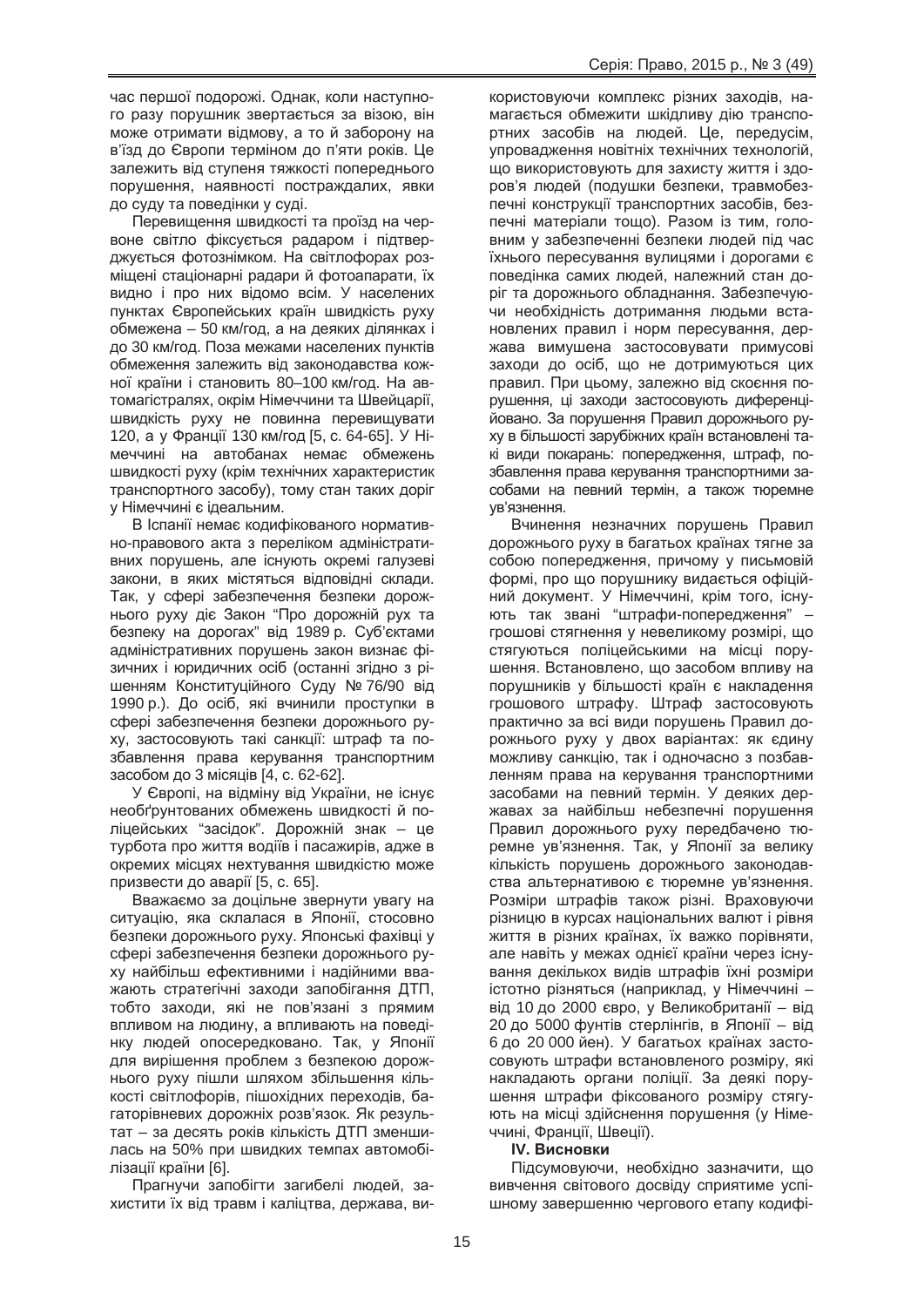кації українського адміністративно-деліктного законодавства, прийняттю досконалого кодифікованого адміністративно-деліктного акта в галузі забезпечення безпеки дорожнього руху, який би узгоджувався з положеннями вітчизняного та міжнародного законодавства, сприяв ефективності його застосування, захисту прав, свобод та інтересів особи, зміцненню законності та правопорядку в Україні.

Для України досить корисним є досвід Японії щодо визначення стратегічних заходів забезпечення безпеки дорожнього руху як найбільш ефективних і надійних. Так, у Японії з метою вирішення проблем, пов'язаних з безпекою дорожнього руху, збільшено кількість світлофорів, пішохідних переходів, багаторівневих дорожніх розв'язок. Враховуючи сучасний стан доріг та дорожніх умов у нашій державі, стратегічні заходи забезпечення безпеки дорожнього руху повинні стати пріоритетними.

Також вважаємо за необхідне посилити відповідальність державних органів (власників доріг), з вини яких внаслідок неналежного стану доріг та дорожнього обладнання сталася дорожньо-транспортна пригода. Тому пропонуємо внести зміни до ст. 128-1 КУпАП і збільшити розмір штрафу за порушення або невиконання правил, норм і стандартів, що стосуються забезпечення безпеки дорожнього руху, на підприємствах, в установах та організаціях усіх форм власності під час будівництва, реконструкції, ремонту та утримання автомобільних доріг, вулиць, залізничних переїздів і дорожніх споруд. Тому, на нашу думку, ст. 128-1 КУпАП необхідно викласти у такій редакції:

"Порушення або невиконання правил. норм і стандартів шодо забезпечення безпеки дорожнього руху, на підприємствах, в установах та організаціях усіх форм власності під час виготовлення та ремонту транспортних засобів і деталей до них або встановлення на них інших предметів додаткового обладнання, не передбаченого конструкцією транспортного засобу, а також під час будівництва, реконструкції, ремонту та утримання автомобільних доріг, вулиць, залізничних переїздів і дорожніх споруд – тягне за собою накладення штрафу від двохсот до двохсот двадцяти неоподатковуваних мінімумів доходів громадян.

Порушення, передбачені частиною першою цієї статті, що спричинили пошкодження транспортних засобів, вантажів, автомобільних доріг, вулиць, залізничних переїздів, дорожніх споруд чи іншого майна, – тягнуть за собою накладення штрафу від двохсот п'ятдесяти до двохсот вісімдесяти неоподатковуваних мінімумів доходів громадян".

#### Список використаної літератури

- 1. Доненко В. В. Адміністративна відповідальність за порушення правил дорожнього руху: досвід реформування в країнах СНД / В. В. Доненко, О. Г. Реуцков // Бюлетень. – 2007. – № 170. – С. 28-32.
- 2. European Convention on the Punishment of Road Traffic Offences. ETS Nº 052. [Електронний ресурс]. – Режим доступу : http://conventions.coe.int/Treaty/en/Treatie s/Word/052.doc.
- 3. Кравченко Є. С. Особливості національної їзди / Є. С. Кравченко // Вісник Державтоінспекції МВС України. – 2002. –  $N<sup>2</sup>$  7 (8)/ – C. 34-37.
- 4. Адміністративне деліктне законодавство: зарубіжний досвід та пропозиції реформування в Україні / автор-упорядник О. А. Банчук. – Київ: Книга для бізнесу, 2007. – 912 c.
- 5. Гаркуша А. В. Адміністративно-примусова діяльність підрозділів ДАІ: дис. ... канд. юрид. наук за спец. 12.00.07 / А. В. Гаркуша. – Ірпінь, 2004. – 207 с.
- 6. Небрат О. О. Деякі асректи сучасного стану забезпечення безпеки дорожнього руху / О. О. Небрат // [Електронний ресурс] – Режим доступу : http://www.nbuv.gov.ua/portal/Soc\_Gum/pib/2009\_5/PB-5/- PB-5\_15.pdf.

*ɋɬɚɬɬɹ ɧɚɞɿɣɲɥɚ ɞɨ ɪɟɞɚɤɰɿʀ 16.06.2015.*

### Михайлов Р. И. Зарубежный опыт и предложения реформирования административноделиктного законодательства в сфере безопасности дорожного движения в Украине

Статья посвящена анализу теоретических основ административной ответственности за нарушение законодательства в сфере безопасности дорожного движения, становления и  $\alpha$ пыта зарубежного законодательства и вопросам его практической реализации. Исследуется зарубежная практика определения понятия и сущности безопасности дорожного движе- $H$  $H$ ия, обобщается его понимание в науке и отечественной практике. Раскрывается общая *характеристика составов административных проступков в сфере обеспечения безопасно* $c$ ти дорожного движения и его элементов. Рассматриваются понятие и стадии производства по делам о правонарушениях в сфере обеспечения безопасности дорожного движения в  $e$ *eдуших странах мира.* 

**Ключевые слова**: дорожное движение, безопасность дорожного движения, проступок в  $c$ фере безопасности дорожного движения, участники дорожного движения, административ- $H$ ая ответственность, дорожно-транспортное происшествие.